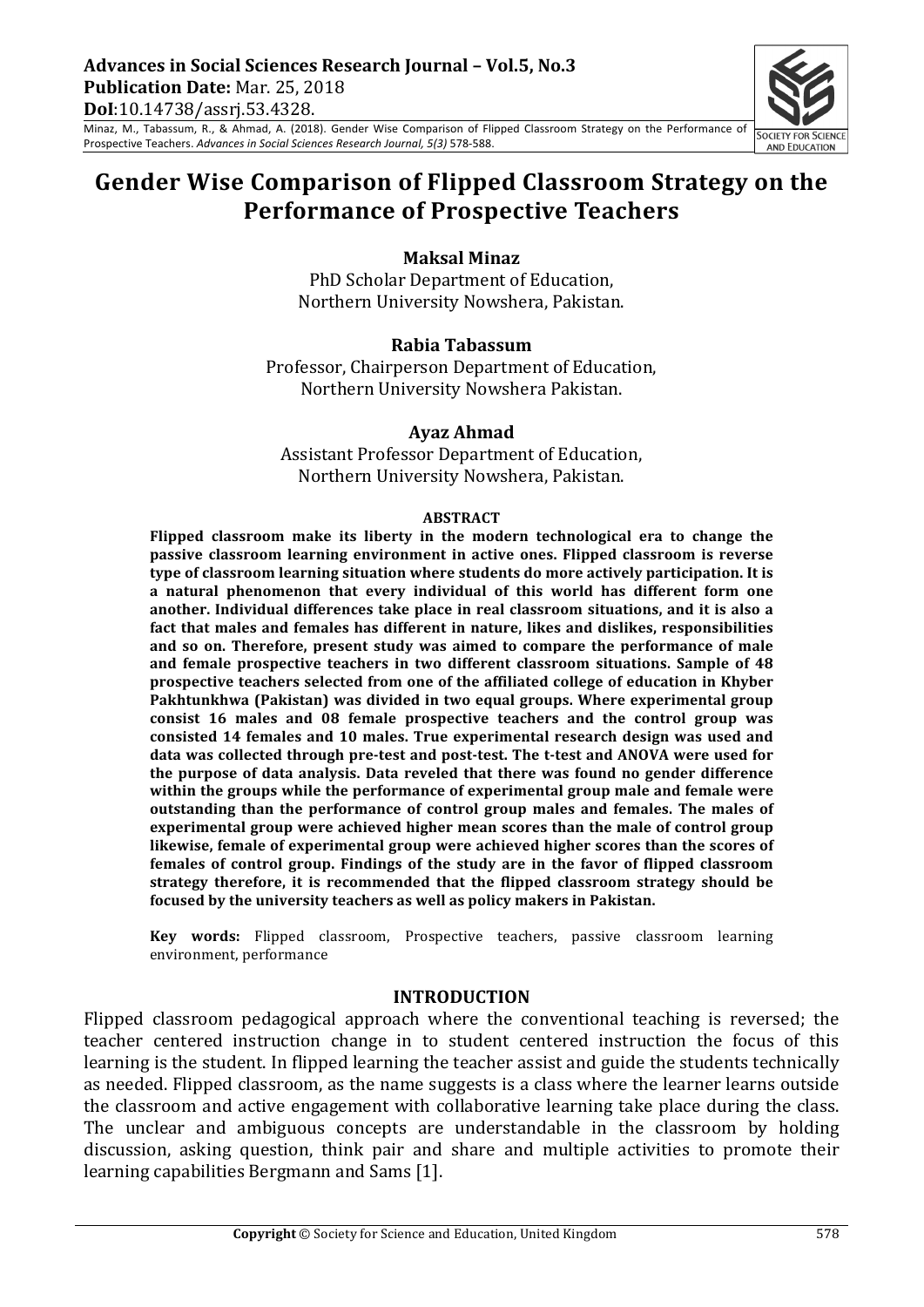According to Halili & Zainuddin [6] Flipped classroom have countless advantages and rapidly getting popularity throughout the World. There are many things to praise about the concept of the flipped classroom. With positive results from many teachers and school districts throughout the country, there is no denying the fact that the approach can (and has been) successful in certain cases. Students are able to approach the learning materials and take it in at their own momentum. By covering lecture material at home and from a video based platform, students can privately observe the material. This strategy allows them to come near the learning at their own tempo without agonize of peers noticing them moving slower or faster. Students can discontinue, take break, reverse, and make speedy and forward learning materials so, that they can examine learning in their own way. It is iterative and cyclic because students can always take benefit from flip teaching Sawarynski ; EDUCAUSE [12-3].

### **LITERATURE REVIEW**

Bergmann and Sams [1] stressed that the flipped learning model established less lecturing and more activity in the classroom; group activity was usually conducted in the flipped classroom to build up an interactive and active learning. The learners have a great time to exchange and elaborate their ideas during the class discussion. There are two strapping elements of flipped classroom, using technology media as the instruction of learning while outside the class, and establishing interactive and communicative learning while inside the class Zappe, Leicht, Messner, Litzinger and Lee [14]. Therefore, both inside and outside class activities are very effective throughout student learning process.

The classroom learning environment is conducive and the participants engage in concept mapping, collaborative learning and discussions through communicative applications available on hand devices like smart phones Morrison [9].

Hussain, S., Minaz, M., Ahmad, N., and Idris, M [7] mentioned that two types of material help in the process of teaching and learning; first one is electronic materials and secondly printed script reading materials. In research study the effect of e-reading and printed document reading on students' comprehension and retention power concluded that the students comprehension and retention power were boosted up as a result of e-reading and printed materials. 

Every teaching strategy has its own potentials and drawbacks to play role in successes or collapse flipped classroom have also some difficulties faced by the researchers and participants. In same manner a research study was conducted by Whillier and Lystad [14] to evaluate the effectiveness and level of satisfaction of flipped classroom in the intensive mode classroom from neuroanatomy. Partners were taken from session 2011 and 2013. For partners of 2013 the authors designed assessment criteria where seminars, presentations and midterm were unrealistic and quizzes were allocated 25% of the grade. For 2011 session the authors were conducted final term examination both the examinations have equal level of difficulty. Results of the study clearly mentioned that both the cohorts were achieved similar grades. The mode of self rated knowledge of flipped classroom were and regular intensive mode was p=.182 and the overall satisfaction was with the course was p=.892. Authors discussed different research studies showed significant results of flipped classroom and concluded that flipped classroom did not add value to the intensive mode of experience.

In spite the fact that flipped classroom showed significant results in multiple researches but authors also give the impression of being a deep look on difficulties of flipped classroom. Enfield [4] tinted the personal experience of the instructor that flipped classroom instructor needs more potentials he is busy all the time form the making of video lecture to final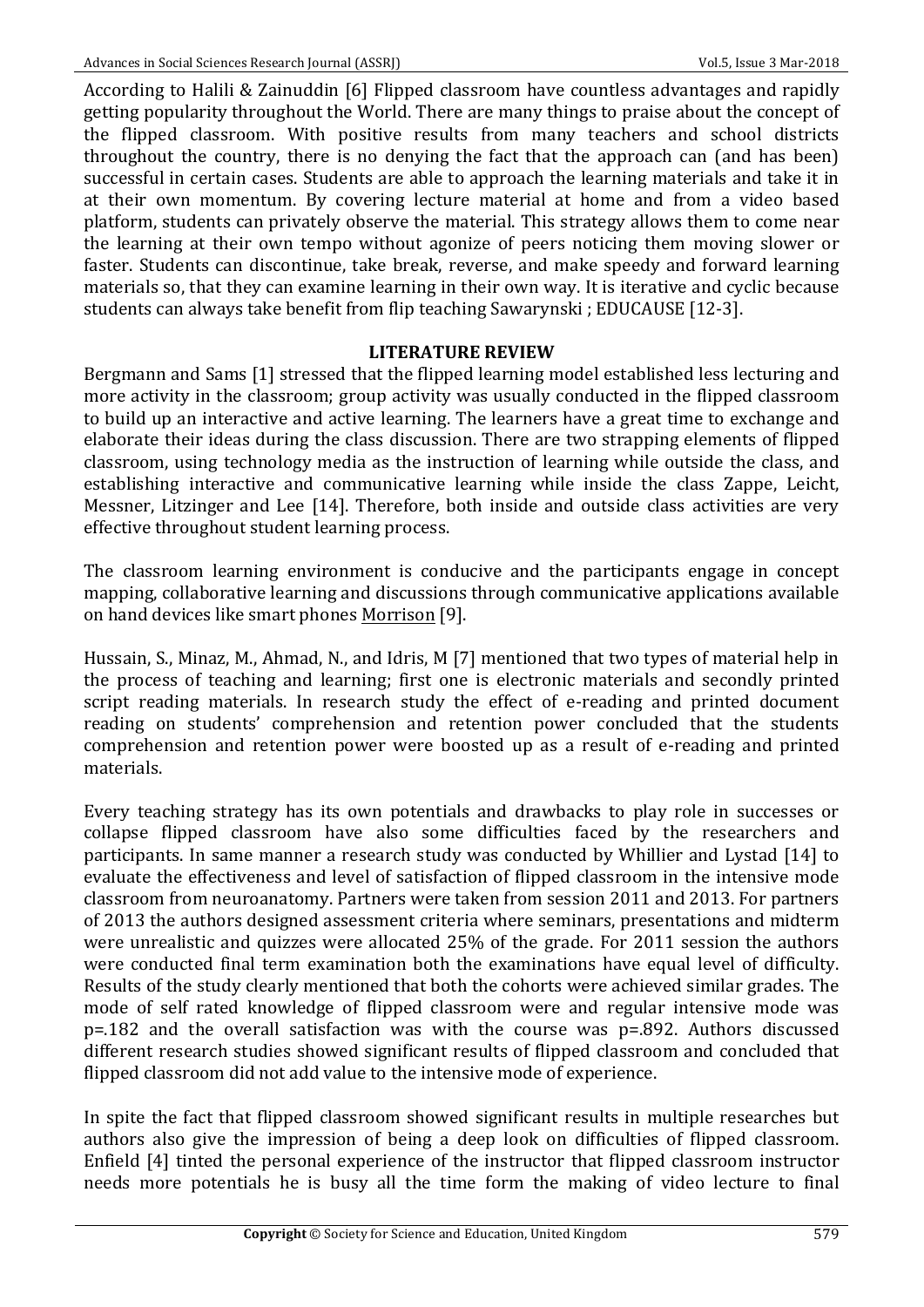production of the strategy. It is time consuming so most of the time teachers spend to produce the video and extra efficiency to classroom activities and the generalization of active leering environment. During this strategy the teacher converted his role as facilitator substitute of a responsible teacher in classroom.

Researchers mentioned that students have not enough time to watch the videos and then feedback on time some students fail to follow this method of instruction in the field if medical education (Chen et. al, ; Reyna; Missildine et. al; and Whillier, & Lystad, [2-11-8, 14].

Tang et.al [13] conducted a research study by taking total number of 95 ophthalmology education forth year students where fifty one respondents were male and forty four were female respondents. The students were instructed ocular trauma module of the course by using flipped classroom strategy. The 47 respondents of (control group) were provided the opportunity to attend the lecture and assigned homework activity by the instructor. Pretest and posttest were used to evaluate the results of the respondents. Results of the study illustrated that flipped classroom male and female were vigorously participated during flipped classroom strategy.

# **Purpose of The study**

Modern technology influences all of the life style of the human beings and education is the major area where technology brought a revolutionary change. The classroom learning environment converted from passive situations to active learning environment therefore, the present study was designed to investigate gender wise comparison of flipped classroom strategy on the performance of prospective teachers.

# **Objectives**

The objectives of the study were as follow:

- 1. To measure the differences between the performance of male and female prospective teachers in flipped classroom
- 2. To investigate the differences between the performance of male and female prospective teachers in non-flipped classroom/traditional classrooms
- 3. To compare gender-wise performance of the flipped classroom and non-flipped classroom in the subject of Educational Psychology

# **Hypotheses of the study**

Based on the above objectives of the following research hypotheses were formulated;

- 1. There are no significant differences between the performance of male and female prospective teachers of flipped classroom
- 2. There are no significant differences between the performance of male and female prospective teachers in non-flipped classroom
- 3. There is no significant difference between the male of control group and male experimental group on post test.
- 4. There is no significant difference between the female of control group and female of experimental group on posttest.

# **METHODOLOGY**

The study was designed to explore gender wise comparison of flipped classroom strategy on the performance of prospective teachers therefore *Sample of 48 prospective* teachers selected from Sir Syed College of Education Katlang, Mardan was divided in two equal groups. Where experimental group consist 16 males and 08 female prospective teachers and the control group was consisted 14 females and 10 males.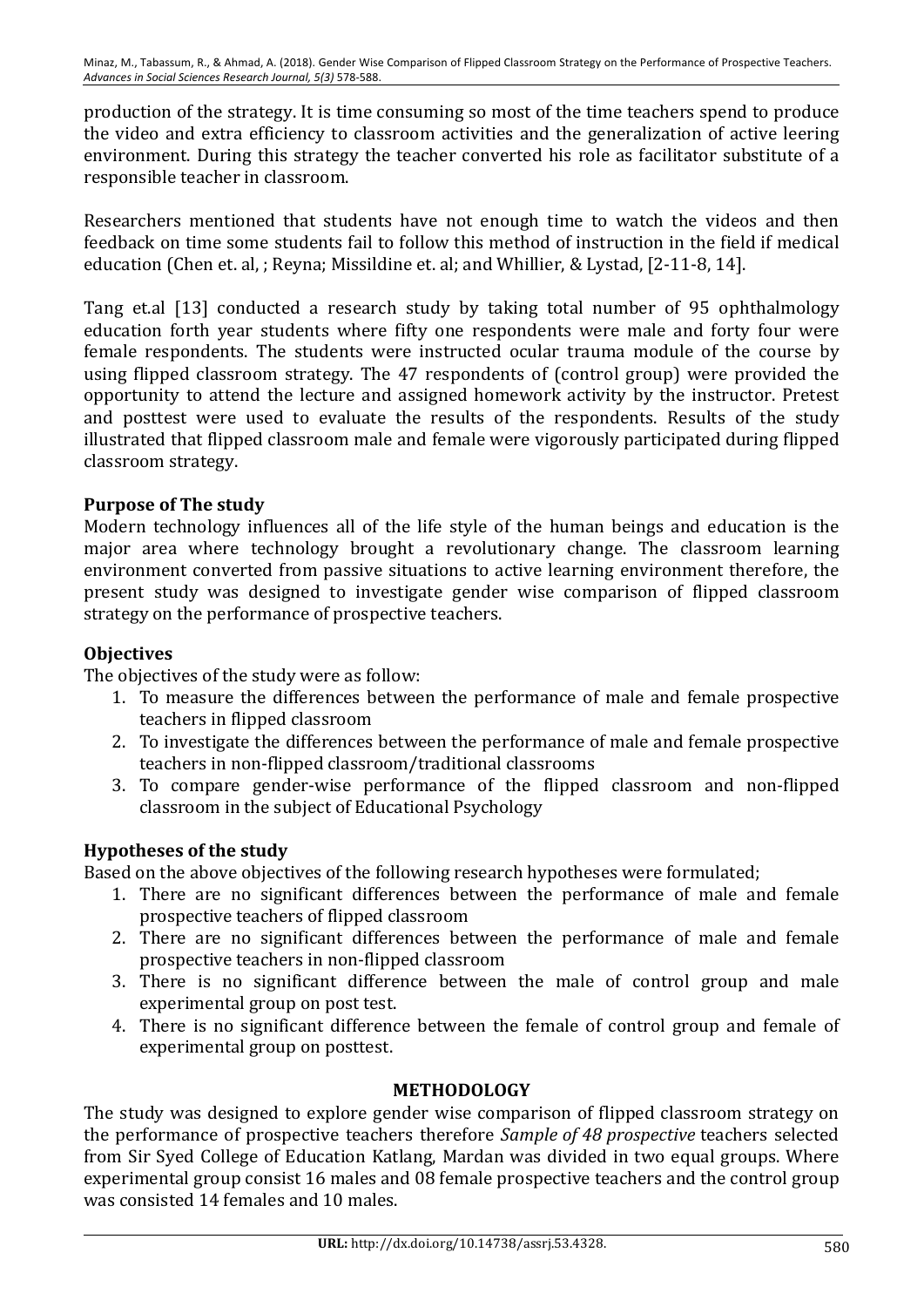### **Research Design**

True experimental research design was used and data was collected through pretest and posttest. Symbolic representation of the research design as follow:

```
R-E = 0_1 T 0_2R-C = Q_3 - Q_4d_{RE} = 0_2 - 0_1d_{RC} = 0_4 - 0_3D = d_{RF} - d_{RC}
```
Where

R= Randomly selected

E= Experimental group

C= Control group

O= Observation or Measurement

T= The experimental treatment to which a group is exposed i.e. Independent variable  $d_{RE}$ = The difference between the scores on pretest and posttest for the experimental group  $d_{RC}$ = The difference between the scores on pretest and posttest for the control group

*"This design is one of the most effective in minimizing the threats to experimental*  validity. At the conclusion of the experimental period the difference between the mean test scores of the experimental and control groups are subjected to a test of statistical significance, a t-test or an analysis of variance ANOVA Farooq, [5]".

### **Sample**

Sample of forty eight prospective teachers were selected through paired random sampling technique and then divided in to two equal groups experimental and control group. Where 58.33% respondents of control group were consisting female and 41.66% males, while 33.33% females and 66.66 were male respondents of the experimental group.



### **Data Collection**

Pre-test and post-test was administered to collect the data from the participants of both groups. Both pretest and posttest was pilot tested. Pretest was administered to divide the sample students in to equal group on the basis of achieved mean scores likewise the post test was administered to compare the performance of both males and females sample prospective teachers after providing treatment of flipped classroom strategy.

### **Validation and Reliability**

Researcher requested to the experts in the field of educational psychology to refine test items of both pre-test and post-test. Both pretest and post test were approved by the doctorial committee of the researcher. Assessment tests and flipped classroom strategy was pilot tested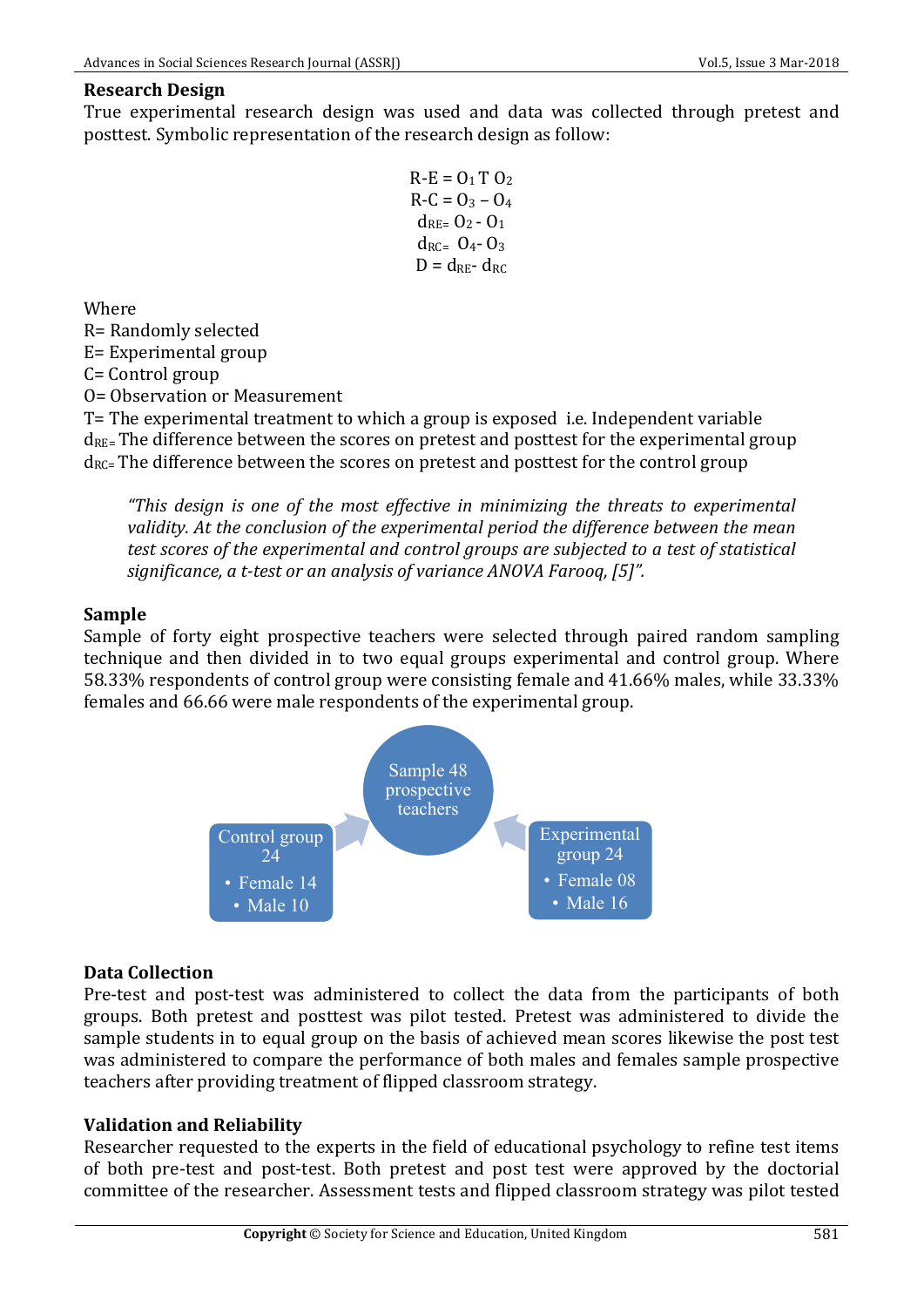Minaz, M., Tabassum, R., & Ahmad, A. (2018). Gender Wise Comparison of Flipped Classroom Strategy on the Performance of Prospective Teachers. Advances in Social Sciences Research Journal, 5(3) 578-588.

before starting the experiment. Therefore, twenty prospective teachers of Allama Iqbal Open University were preferred for the purpose of pilot test that they were not the part of the study. The reliability of the pilot pretest was determined by applying the Spearmen-Brown Prophecy formula where the correlation coefficient of the pretest was .80. The same pretest was administered as posttest after some sequential changes. Reliability was checked again and found the same 0.80.

#### **Data Analysis**

Data was collected through pretest and posttest and was analyzed by *t*-test and ANOVA to compare the gender wise effect of flipped classroom strategy on the performance of prospective teachers.

#### **Procedure of treatment**

Subject of B.Ed curriculum (educational Psychology) were choose for the rationale of experiment. All 24 males and females prospective teachers of experimental group were taught through flipped classroom strategy for six academic weeks while a number of 24 male and female prospective teachers of control group were taught by conventional method for six academic weeks. Two different instructors were engaged to teach the both groups. The instructor of the experimental group was coped with additional teaching strategy (flipped classroom). Both males and females student teachers were provided the recorded flipped videos, power point presentation and soft copies of the learning material earlier to formal session. Flipped video was almost five to 10 minutes of duration. The instructor of the flipped classroom was confident that personal computer or any other technological devices are available with the student teacher to watch the flipped videos without any delay. The prospective teachers were given instructions by the instructor to watch the flipped videos and come to the class with clear concept. Class time was predetermined for active learning. The prospective teachers were engaged in discussion, concept mapping, presentation, think pair & share to elucidate the unclear concepts.

#### **RESULTS**

| Table 1                                                                            |                        |                                 |  |  |  |  |
|------------------------------------------------------------------------------------|------------------------|---------------------------------|--|--|--|--|
| Frequency distribution of pre-test scores of male and female of experimental group |                        |                                 |  |  |  |  |
| Class Intervals                                                                    | Frequencies of male of | <b>Frequencies of female of</b> |  |  |  |  |
|                                                                                    | Experimental group     | Experimental group              |  |  |  |  |
| 31-35                                                                              | 0                      | 0                               |  |  |  |  |
| $26 - 30$                                                                          |                        |                                 |  |  |  |  |
| $21 - 25$                                                                          | 6                      |                                 |  |  |  |  |
| $16 - 20$                                                                          | 5                      |                                 |  |  |  |  |
| $11 - 15$                                                                          | 3                      |                                 |  |  |  |  |
| total                                                                              | 16                     | 8                               |  |  |  |  |
| <b>Mean scores</b>                                                                 | 19.69                  | 20.25                           |  |  |  |  |

Table 1 shows that the mean scores of male and female prospective teachers of experimental groups were almost equal before treatment. Furthermore, range of the scores of male of experimental group was lies between 11 to 30 while the range of the scores of females of experimental group was lies between 13 to 29 which provide strong support to the results that male and female of experimental group was similar before treatment. Following table shows the mean and t scores of the prospective teachers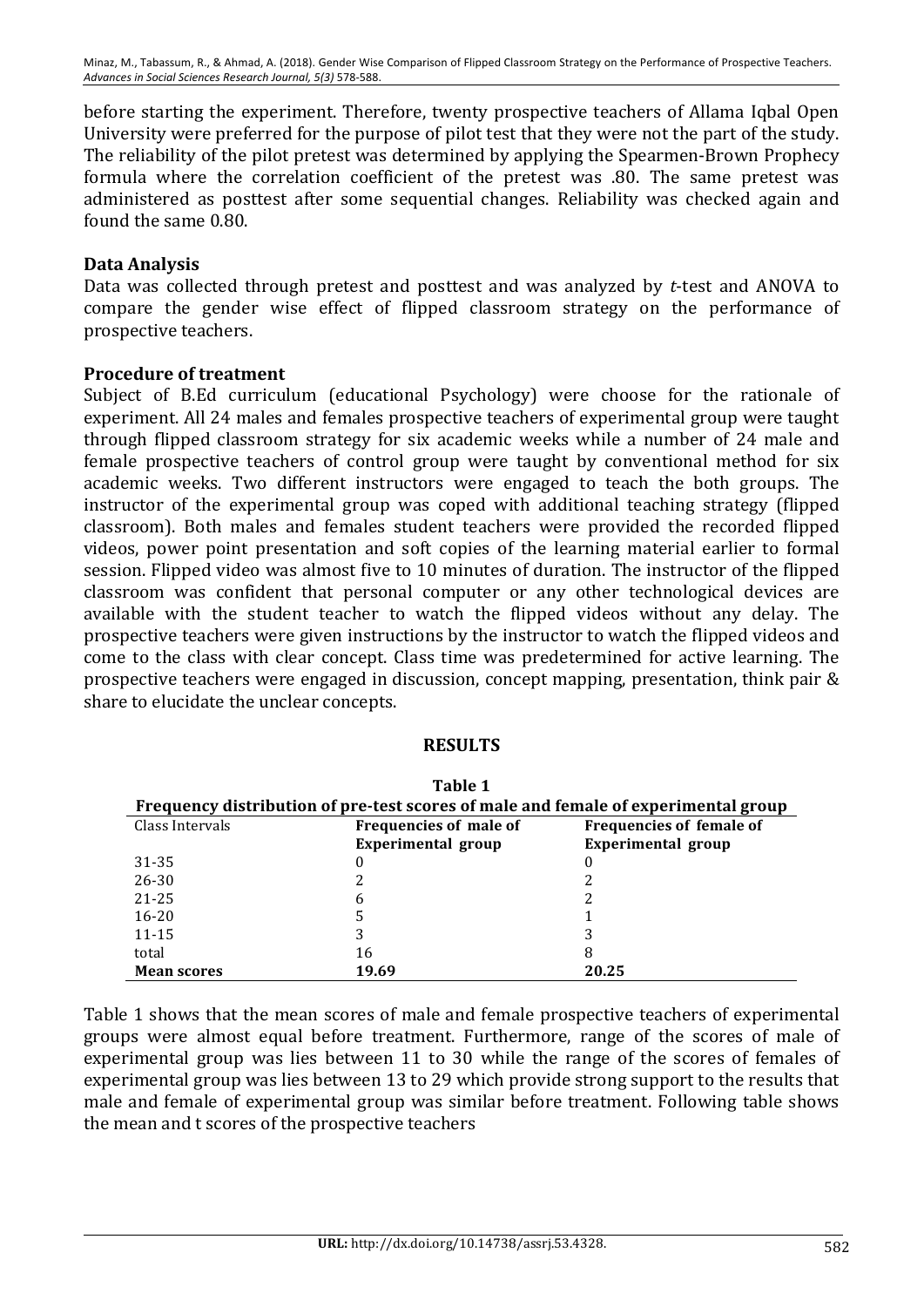| Table 2<br>Gender wise Comparison of the performance of experimental group male and female on pre-test |    |    |       |                             |         |                    |
|--------------------------------------------------------------------------------------------------------|----|----|-------|-----------------------------|---------|--------------------|
| <b>RESPONDENTS</b>                                                                                     | N  | df | Mean  | S.D                         | t-value | <b>Effect size</b> |
| <b>MALE</b>                                                                                            | 16 | 22 | 19.69 | 4.80                        | 0.13    | 0.09               |
| <b>FEMALE</b>                                                                                          | 08 |    | 20.25 | 6.36                        |         |                    |
| Not Significant                                                                                        |    |    |       | Table value at 0.05 = 1.717 |         |                    |

Table 2 shows that there is no significant difference between the mean scores ( $N=24$ ) of male  $(M=19.9, SD=4.8)$  and female  $(M=20.25, SD=6.36)$  prospective teachers of experimental group on pre-test. The t value  $0.13 \ge 0.05$  is also support the difference of mean scores of both male and female. Therefore both male and female perform equally in pretest before treatment. Effect size is 0.09 very small indicated by Cohen'd value.

| Table 3                |                                                                               |       |  |  |  |  |  |  |
|------------------------|-------------------------------------------------------------------------------|-------|--|--|--|--|--|--|
|                        | Frequency distribution of pre-test scores of male and female of control group |       |  |  |  |  |  |  |
| <b>Class Intervals</b> | Frequencies of male of control<br><b>Frequencies of female of Control</b>     |       |  |  |  |  |  |  |
|                        | group                                                                         | group |  |  |  |  |  |  |
| 31-35                  |                                                                               | 0     |  |  |  |  |  |  |
| 26-30                  |                                                                               |       |  |  |  |  |  |  |
| $21 - 25$              | 5                                                                             |       |  |  |  |  |  |  |
| $16 - 20$              | 6                                                                             |       |  |  |  |  |  |  |
| $11 - 15$              |                                                                               | 3     |  |  |  |  |  |  |
| $6 - 10$               | 0                                                                             |       |  |  |  |  |  |  |
| Total students         | 14                                                                            | 10    |  |  |  |  |  |  |
| <b>Mean scores</b>     | 20.6                                                                          | 18.9  |  |  |  |  |  |  |

Table 3 shows that the mean scores of female prospective teachers of experimental groups and control group were almost equal before the treatment. Furthermore, range of the scores of experimental group was lies between 13 to 31 while the range of the scores of female of control group were lies between 10 to 29, support that both scores were identical. Which provide strong support to the results that male and female of both groups were same earlier than treatment.

| Table 4<br>Gender wise comparison of the performance of control group male and female on pre-test |                               |    |      |      |         |                    |
|---------------------------------------------------------------------------------------------------|-------------------------------|----|------|------|---------|--------------------|
| <b>RESPONDENTS</b>                                                                                | N                             | df | Mean | S.D  | t-value | <b>Effect size</b> |
| <b>MALE</b>                                                                                       | 14                            | 22 | 20.6 | 4.79 | 0.43    | 0.7                |
| <b>FEMALE</b>                                                                                     | 10                            |    | 18.9 | 6.03 |         |                    |
| Not significant                                                                                   | Table value at $0.05 = 1.717$ |    |      |      |         |                    |

The above table 4 shows that there is no significant difference between the mean scores (N=24) of male (M=20.06, SD=4.79) and female (M=18.9, SD=6.03) prospective teachers of control group on pre-test. The *t* value  $0.43 \ge 0.05$  is do not support the difference of mean scores of both male and female. Therefore both male and female perform equally in pretest before treatment. Effect size is 0.7 very small indicated by Cohen'd value.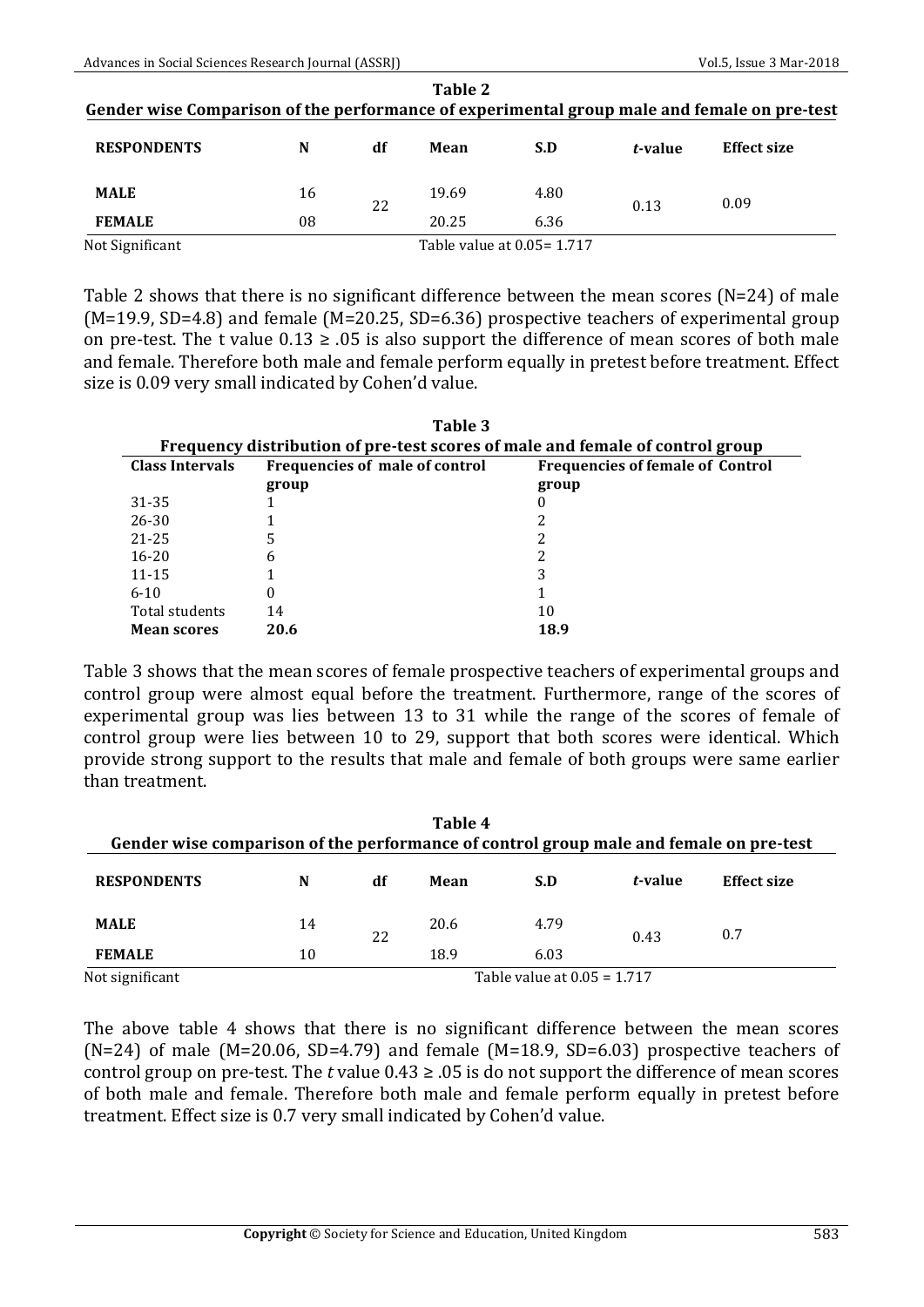|                 | ANOVA showing significant difference between the mean scores of | male and female<br>prospective teachers of both groups on pre-test |    |                              |      |                    |
|-----------------|-----------------------------------------------------------------|--------------------------------------------------------------------|----|------------------------------|------|--------------------|
|                 | <b>VARIABLES</b>                                                | Sum of Squares df                                                  |    | <b>Mean Square F</b>         |      | <b>Effect size</b> |
|                 | <b>Between Groups</b>                                           | 19.43                                                              | 3  | 6.476                        |      |                    |
|                 | <b>Within Groups</b>                                            | 1259.04                                                            | 44 | 28.614                       | 0.22 | 0.01               |
|                 | Total                                                           | 1278.34                                                            | 47 |                              |      |                    |
| Not significant |                                                                 |                                                                    |    | Table value at $0.05 = 2.84$ |      |                    |

**Table 5 ANOVA showing significant difference between the mean scores of male and female** 

The above table 5 indicates that the *f*-value was found to be 0.22 which was less than the table F-value at 0.05 level of significance. Therefore, the null hypothesis was accepted. Effect size was found to be 0.01.

| Table 6<br>Gender wise Comparison of the performance of total male and female prospective teachers on<br>post-test |    |    |       |                               |         |                    |
|--------------------------------------------------------------------------------------------------------------------|----|----|-------|-------------------------------|---------|--------------------|
| <b>RESPONDENTS</b>                                                                                                 | N  | df | Mean  | S.D                           | t-value | <b>Effect size</b> |
| <b>MALE</b>                                                                                                        | 30 | 46 | 28.70 | 4.45                          | 0.002   | 0.00               |
| <b>FEMALE</b>                                                                                                      | 18 |    | 28.67 | 3.84                          |         |                    |
| Not Significant                                                                                                    |    |    |       | Table value at $0.05 = 1.679$ |         |                    |

Table 6 shows that there is no significant difference between the mean scores  $(N=48)$  of male (M=28.07, SD=4.45) and female  $(M=28.67, SD=3.84)$  prospective teachers of on pre-test. The *t* value  $0.02 \geq 0.05$  is do not support the difference of mean scores of both male and female. Therefore both male and female performed equally in pretest. Effect size is 0.00 very small indicated by Cohen'd value.

| Table 7<br>Gender wise comparison of the performance of experimental group male and female on post-<br>test |    |    |       |                             |         |                    |
|-------------------------------------------------------------------------------------------------------------|----|----|-------|-----------------------------|---------|--------------------|
| <b>RESPONDENTS</b>                                                                                          | N  | df | Mean  | S.D                         | t-value | <b>Effect size</b> |
| <b>MALE</b>                                                                                                 | 16 | 22 | 30.31 | 4.20                        | 1.25    | 0.31               |
| <b>FEMALE</b>                                                                                               | 08 |    | 31.5  | 3.54                        |         |                    |
| *Not Significant                                                                                            |    |    |       | Table value at 0.05 = 1.717 |         |                    |

Table 7 shows that there is no significant difference between the mean scores ( $N=24$ ) of male  $(M=30.31, SD=4.20)$  and female  $(M=31.5, SD=3.54)$  prospective teachers of experimental group on post-test. The *t* value  $1.25 \ge 0.05$  is do not support the difference of mean scores of both male and female. Therefore performance both male and female was equally after treatment. There is no gender difference was found in experimental group. Effect size is 0.31 very small indicated by Cohen'd value.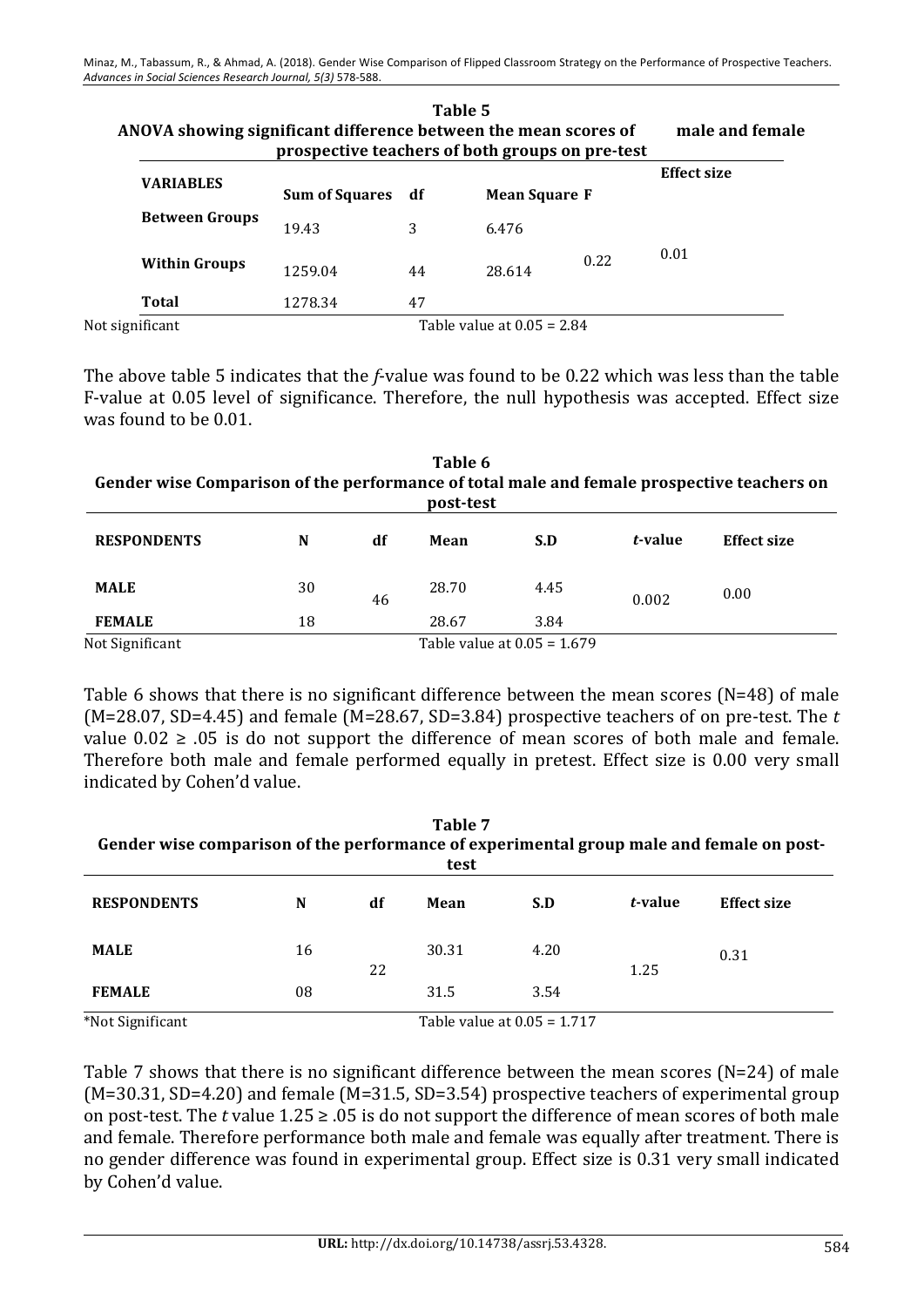|                    |                                                                       |    | Table 8 |                               |         |                    |  |
|--------------------|-----------------------------------------------------------------------|----|---------|-------------------------------|---------|--------------------|--|
|                    | Gender wise analysis of the performance of control group on post-test |    |         |                               |         |                    |  |
| <b>RESPONDENTS</b> | N                                                                     | df | Mean    | S.D                           | t-value | <b>Effect size</b> |  |
| <b>MALE</b>        | 14                                                                    | 22 | 26.86   | 4.11                          | 0.14    | 0.13               |  |
| <b>FEMALE</b>      | 10                                                                    |    | 26.4    | 2.31                          |         |                    |  |
| Not Significant    |                                                                       |    |         | Table value at $0.05 = 1.717$ |         |                    |  |

Table 8 shows that there is no significant difference between the mean scores ( $N=24$ ) of male  $(M=26.06, SD=4.11)$  and female  $(M=26.4, SD=2.31)$  prospective teachers of control group on post-test. The *t* value  $0.14 \ge .05$  is do not support the difference of mean scores of both male and female. Therefore both male and female perform equally in posttest before treatment. However larger Standard deviation of male prospective teachers shows that there was variation among the students. Effect size is 0.13 very small indicated by Cohen'd value.

#### **Table 9** ANOVA showing significance of difference between the mean scores of male and female **prospective teachers of both groups on post-test**

| <b>VARIABLES</b>      | Sum of Squares df |    | <b>Mean Square F</b>         |        | <b>Effect size</b> |
|-----------------------|-------------------|----|------------------------------|--------|--------------------|
| <b>Between Groups</b> | 204.755           | 3  | 68.25                        |        |                    |
| <b>Within Groups</b>  | 621.557           | 44 | 14.13                        | 4.830* | 0.25               |
| Total                 | 826.312           | 47 |                              |        |                    |
| *Significant          |                   |    | Table value at $0.05 = 2.84$ |        |                    |

Table 9 indicates that the *f*-value was found to be 4.830 which was greater than the table Fvalue at 0.05 level of significance. The results support that the scores of experimental group male and female were higher than the mean scores of male and female of control group.

| <b>Class Intervals</b> | <b>Frequencies of female of</b> | <b>Frequencies of female of</b> |
|------------------------|---------------------------------|---------------------------------|
|                        | Experimental group              | <b>Control group</b>            |
| 36-40                  |                                 |                                 |
| 31-35                  | 4                               |                                 |
| 26-30                  | 3                               | b                               |
| 21-25                  | 0                               |                                 |
| $16 - 20$              | 0                               |                                 |
| $11 - 15$              | 0                               |                                 |
| Total students         | 8                               | 10                              |
| <b>Mean scores</b>     | 31.50                           | 26.40                           |

Table 10 shows that the mean scores of female prospective teachers of experimental groups were higher after the treatment. Furthermore, range of the scores of experimental group was lies between 27 to 36 while the range of the scores of female of control group was fell between 22 to 30. Which provide strong support to the results that female of experimental group was achieved high mean scores after treatment.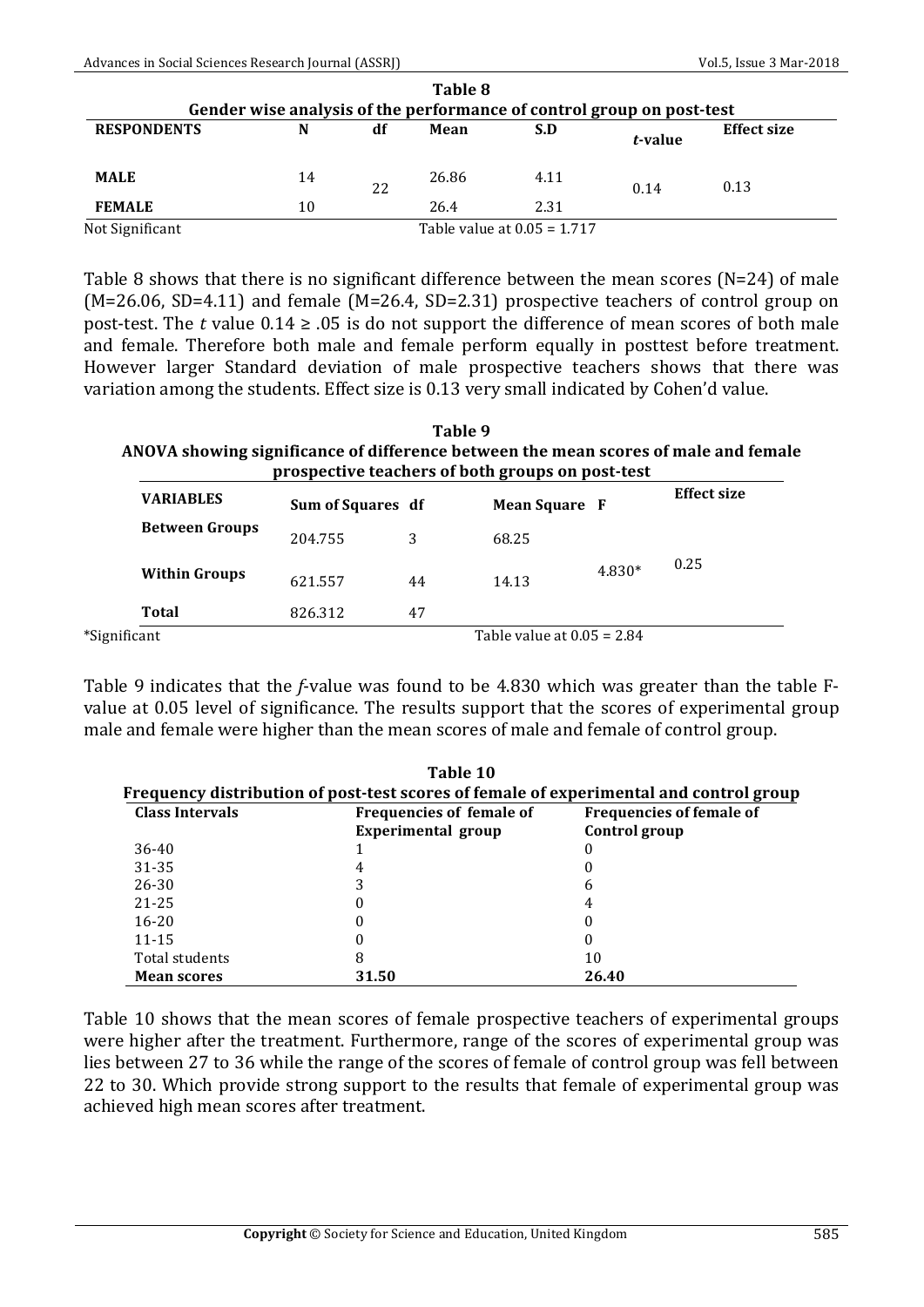|                                                                                    |                               |    | Table 11 |      |         |                    |
|------------------------------------------------------------------------------------|-------------------------------|----|----------|------|---------|--------------------|
| Gender wise comparison of the performance of experimental and control on post-test |                               |    |          |      |         |                    |
| <b>FEMALE</b>                                                                      | N                             | df | Mean     | S.D  | t-value | <b>Effect size</b> |
| <b>CONTROL</b>                                                                     | 10                            |    | 26.40    | 2.31 |         | 1.70               |
|                                                                                    |                               | 16 |          |      | $2.48*$ |                    |
| <b>EXPERIMENTAL</b>                                                                | 08                            |    | 31.50    | 3.55 |         |                    |
| *Significant                                                                       | Table value at $0.05 = 1.745$ |    |          |      |         |                    |

Table 11 shows that there is no significant difference between the mean scores  $(N=24)$  of female control group  $(M=26.40, SD=2.31)$  and female of experimental group  $(M=31.50, D=2.31)$ SD=3.55) prospective teachers on post-test. The *t*-value  $2.48 \ge .05$  also support the difference of mean scores of both female prospective teachers. Therefore both female prospective teachers of experimental group were achieved higher scores after teaching by flipped classroom strategy. Effect size is 1.70 high indicated by Cohen'd value.

| Table 12                                                                             |                               |               |  |  |  |  |
|--------------------------------------------------------------------------------------|-------------------------------|---------------|--|--|--|--|
| Frequency distribution of post-test scores of male of experimental and control group |                               |               |  |  |  |  |
| <b>Class Intervals</b>                                                               | <b>Frequencies of male of</b> |               |  |  |  |  |
|                                                                                      | Experimental group            | Control group |  |  |  |  |
| 36-40                                                                                |                               |               |  |  |  |  |
| 31-35                                                                                |                               |               |  |  |  |  |
| 26-30                                                                                |                               | 8             |  |  |  |  |
| 21-25                                                                                |                               |               |  |  |  |  |
| $16 - 20$                                                                            |                               |               |  |  |  |  |
| $11 - 15$                                                                            | 0                             |               |  |  |  |  |
| Total students                                                                       | 16                            | 14            |  |  |  |  |
| <b>Mean scores</b>                                                                   | 30.31                         | 26.86         |  |  |  |  |

Table 12 shows that the male prospective teachers of experimental groups were achieved higher mean scores after the treatment. Furthermore, range of the scores of experimental group was lies between 24 to 37 while the range of the scores of control group was between 19 to 36. The results provide strong evidence that high mean scores of male of experimental group were due to flip classroom strategy.

| Table 13<br>Gender wise comparison of the performance of experimental male and control group male on<br>post-test |                               |    |       |      |         |      |
|-------------------------------------------------------------------------------------------------------------------|-------------------------------|----|-------|------|---------|------|
|                                                                                                                   |                               |    |       |      |         |      |
| <b>CONTROL</b>                                                                                                    | 14                            |    | 26.86 | 4.11 |         | 0.83 |
|                                                                                                                   |                               | 28 |       |      | $2.27*$ |      |
| <b>EXPERIMENTAL</b>                                                                                               | 16                            |    | 30.31 | 4.21 |         |      |
| *Significant                                                                                                      | Table value at $0.05 = 1.701$ |    |       |      |         |      |

Table 13 shows that there is no significant difference between the mean scores (N=24) of male  $(M=26.86, SD=4.11)$  and female  $(M=30.31, SD=4.21)$  prospective teachers of control group on posttest. The *t* value  $1.15 \ge 0.05$  support the difference of mean scores of both male. Therefore male prospective teachers of experimental group showed higher performance after treatment. Effect size is 0.83 indicated by Cohen'd value.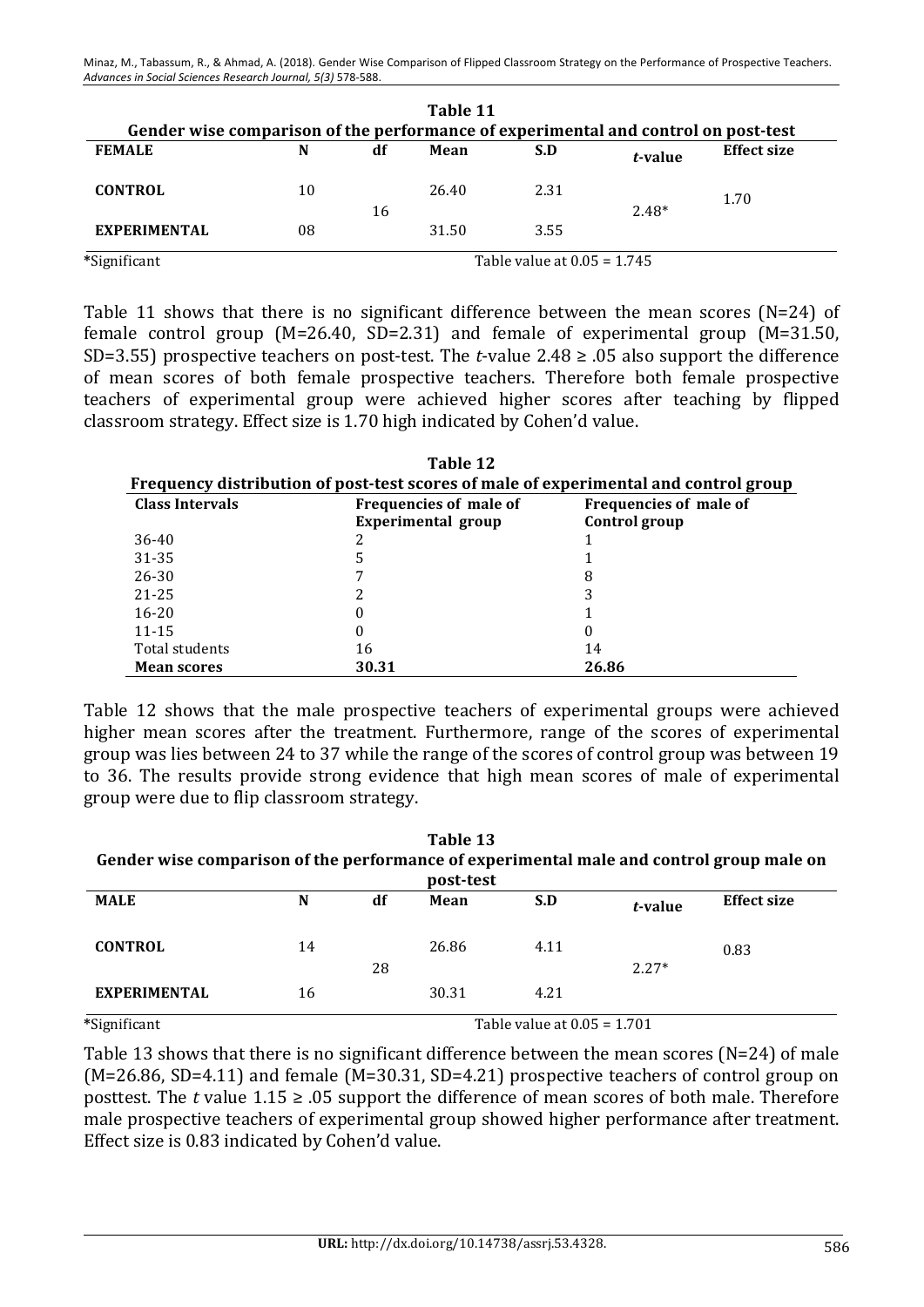### **FINDINGS**

Results of the study illustrated that male and female prospective teachers were achieved equal mean scores in pretest of both control and experimental group. The similar results showed that both have same level of performance. The ability of male and female of both groups were same in the subject of educational psychology when they were not provided the supplementary strategy. 

The results of the study illustrated that male and female prospective teachers of the experimental group were achieved higher mean scores in post-test. The male prospective teachers of experimental group were achieved mean scores of 30.31 and male of control group were of 26.86.

Likewise, females of experimental group achieved higher mean scores as compare to the females of control group after providing treatment. Female of control group achieved mean score of 26.40 on the other hand the females of experimental group achieved mean scores of 31.50.

Results of the study revealed that the performance of male and female of experimental group were outstanding after teaching by flipped classroom strategy.

### **CONCLUSIONS**

On the basis of findings it was concluded that there was found no gender difference with in the groups. It is concluded that male and female prospective teachers of experimental group achieved identical scores and the male and female of control group prospective teachers were achieved the similar scores. The difference was found when the experimental groups were given the treatment of flipped classroom strategy and the control group was taught through conventional method. The higher scores of male and female were due to flipped classroom strategy. Flipped classroom is getting popular among the college and university students and instructors. The strategy is creating ways for teachers to create low cost educational platforms where many tools can easily deploy inside and outside the classroom Plotnikoff [10].

### **RECOMMENDATIONS**

On the basis of findings following recommendations are given;

Flipped classroom strategy ha positive effect on the performance of both male and female prospective teachers therefore it is recommended that flipped classroom strategy should be flowed by the professional teacher. The positive effect of flipped classroom strategy indicates that the policy makers and curriculum developer should take steps to promote the emerging strategy in teacher education institutions and curriculum in Pakistan.

### **Refrences**

Bergmann, J., & Sams, A. (2014). Flipping for Mastery. *Educational Leadership*, 71 (4), 24-29.

Chen, Y., Wang, Y., Kinshuk, & Chen, N. S. (2014). Is FLIP Enough? Or Should We Use The Flipped Model Instead?. *Computers & Education*, 79, 16-27. doi: 10.1016/j.compedu.2014.07.004.

EDUCAUSE, (2012). 7 things you should know about: *Educause.edu/eli, eli7081*. pdf.

Enfield J. (2013). Looking at the impact of the flipped classroom model of instruction on undergraduate multimedia students at CSUN. *Tech Trends*. November vol. 57, No. 6, pp. 14–27.

Farooq, R. A. (2001). *Understanding Research in Education*. University institute of Education and Research, University of Agriculture Arid, Rawalpindi Pakistan.

Halili, S. H., & Zainuddin, Z. (2105). Flipping the classroom; what we know and what we don't know. The *online Journal of Distance Education and e-learning*, 3 (1), 15-22.